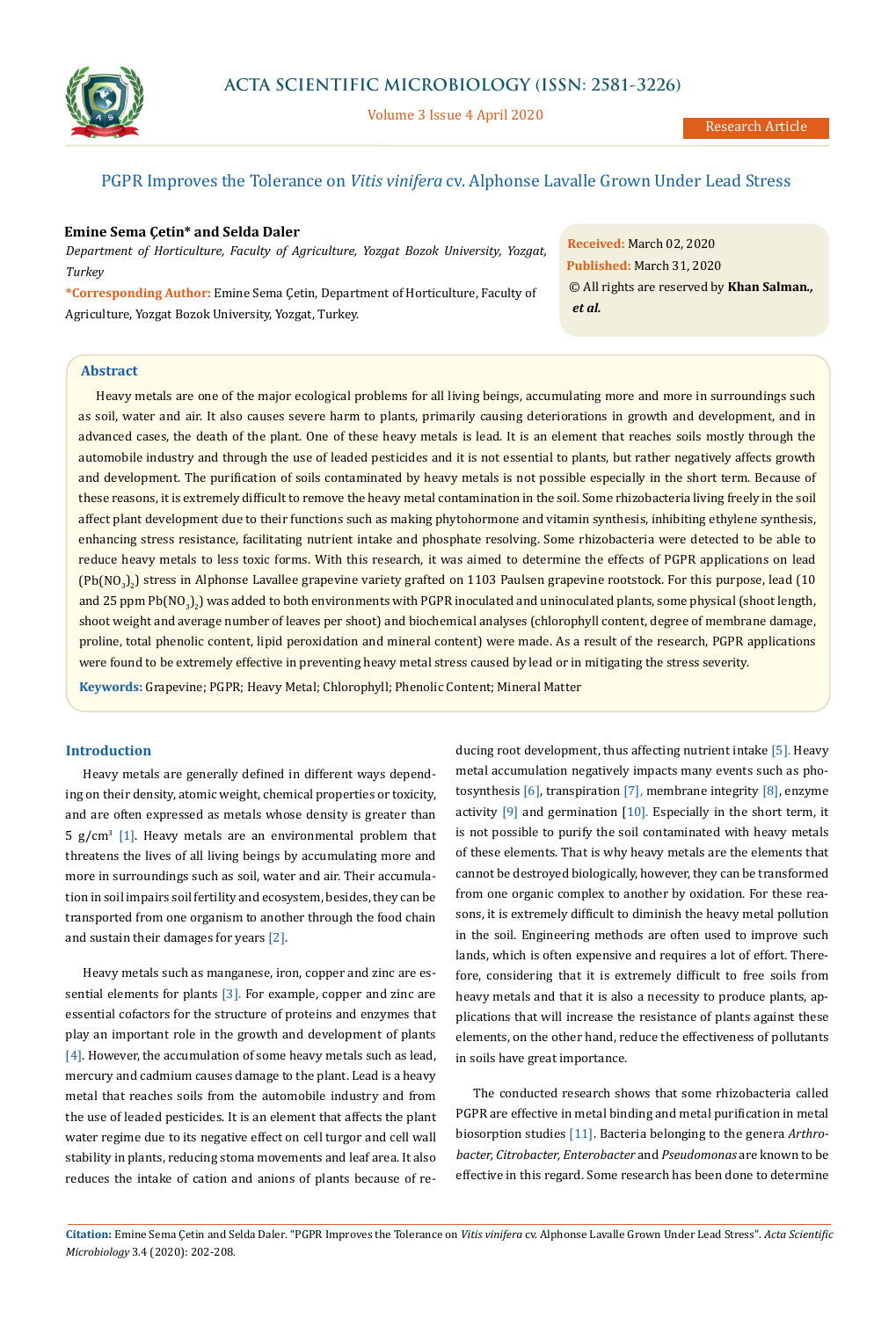the effects of these PGPR bacteria on reducing heavy metal stress in plants [12-14] and it was determined that PGPR application was effective in these research results.

### **Aim of the Study**

This study aims to examine the detrimental effects of lead on the grapevine and the effects of PGPRs on the prevention/mitigation of these damages in case the lead element, which is a widespread element in the environment due to its extensive use in industrial and agricultural activities, is more in cultivation soil.

## **Material and Method Material**

In the research, Alphonse Lavallee grape variety grafted on the grapevine rootstock of 1103 Paulsen (1103 P) was used as plant material. 1103 P is an American grapevine rootstock that develops strongly, has high rooting and grafting rate, can adapt well to moist and clayey-calcareous soils, and can withstand 17 - 18% active lime and 0.6g NaCl/kg of salt. Alphonse Lavallee is widely cultivated, seeded, suitable for storage and transportation, and have large clusters and grapes with purplish-black color. Plant materials were obtained from a commercial company (Bursa Tarım/ TURKEY) as grafted. The sterile mixture of garden soil:pearlite:turf was used in equal proportion as the growing medium. Grafted cuttings planted in polyethylene bags with 2L volume were placed in cultivation rooms at  $24 \pm 1^{\circ}$ C temperature and under controlled conditions. PGPR inoculation of 5 mL was made to the root area of grafted cuttings about 15<sup>th</sup> days after planting. The PGPRs used in the research were obtained from a commercial company (ROA Biyoteknoloji/Antalya/TURKEY) as a ready-made solution consisting of *Arthrobacter* bacteria. Approximately three weeks after PGPR application, lead  $($ Pb $($ No $_3)_{2}$ ) solution was applied to the root area of grafted cuttings in pots at the doses of 10 and 25 ppm. In these conditions, cuttings were kept in cultivation environment for a period of approximately 2 months. After root and shoot development, grafted saplings were rooted out, and physical and biochemical examinations were carried out.

### **Method**

In this study investigating the physical and biochemical effects of PGPR application on grapevine saplings exposed to lead stress, the physical and biochemical analyses were carried out, which is given below in detail.

**Physical analysis:** Shoot length (cm), shoot weight (g) and the average number of leaves per shoot (pieces) were examined.

## **Biochemical analyses**

**Chlorophyll content:** Chlorophyll content was calculated by SPAD method using Konica Minolta SPAD-502 Plus device.

**Degree of membrane damage:** Membrane damage was determined as a percentage (%) through the measurement of excess electrolytes given out by plant cells under stress conditions [15].

**Proline content:** Proline content of the samples was determined according to the method of Bates., *et al* [16]. Spectrophotometer readings were made at 520 nm, proline quantities were demonstrated as µM/g fresh weight.

**Total phenolic content:** To determine the total phenolic content, the leaf samples were thoroughly crushed using liquid nitrogen in a mortar, then extracted according to the method of Kiselev., et al [17]. Total phenolic content analyses were performed according to Singleton and Rossi [18] using the Folin Ciocalteu colorimetric method. Spectrophotometer readings were made at 765 nm wavelength and the total amounts of phenolic content were given in mg/g in the form of gallic acid equivalent (GAE).

**Lipid peroxidation:** Lipid peroxidation was determined according to Zhang., *et al.* [19] on the principle of measuring the amount of malondialdehyde, the final product of oxidation, and the results are given in μM/g (Fresh weight).

**Mineral compounds:** It was detected using ICPMS (Inductively Coupled Plasma Mass Spectrometry) at Yozgat Bozok University Scientific and Technology Application and Research Center.

#### **Statistical analysis**

The research was organized to include 2 different PGPR applications (both inoculated and uninoculated with PGPR) and 3 different lead applications (0, 10 and 25 ppm). SPSS 24.0 package software was used to interpret the results obtained in the research which was planned to have 3 replications and 10 plants in each replication according to the random blocks trial design. Differences between the applications were determined by Duncan multiple comparison test.

### **Results and Discussion**

The results of this research showing the effects of PGPR applications on lead stress are presented below. Although there are no statistically significant differences in the study, it was determined that the longest shoots were found in the plants of the environments inoculated with PGPR.

The heaviest shoots were also obtained from the environments inoculated with PGPR (Table 1). It is also observed that the average number of leaves per shoot is less in plants that are not inoculated with PGPR and in the lead-containing environments.

In the studies aimed at determining the damage caused by lead stress in plants, it was determined that many physical characteristics were negatively affected. Zengin and Munzuroglu [20] stated

203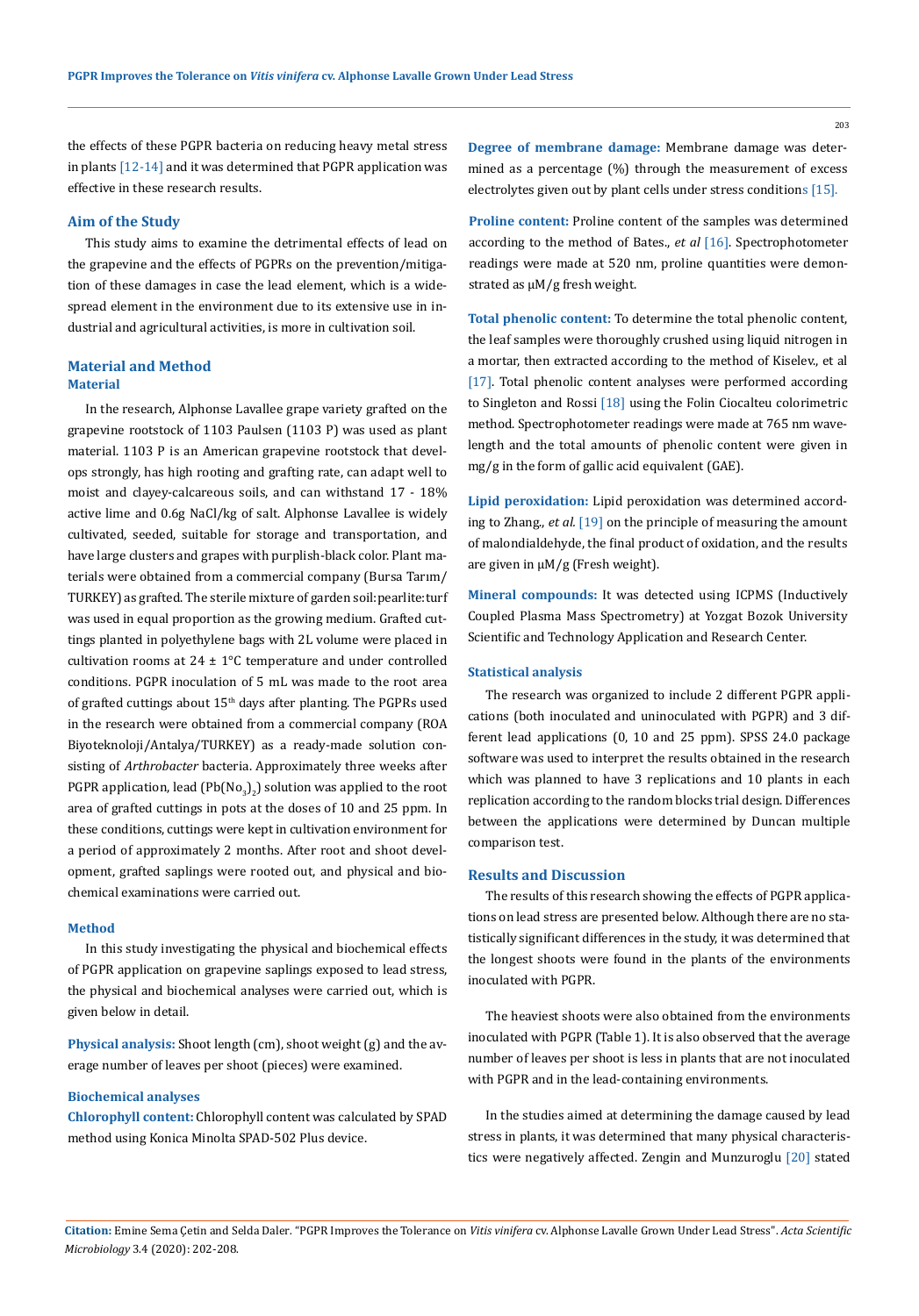| <b>PGPR</b>  | $(Pb(NO_3)_2)$ (ppm) | Shoot length (cm) | Shoot weight (g) | Average leaf number per shoot (piece) |  |  |  |
|--------------|----------------------|-------------------|------------------|---------------------------------------|--|--|--|
| Inoculated   |                      | $30,69$ ab*       | 4,79 a           | 6,19a                                 |  |  |  |
|              | 10                   | 24,94 ab          | 3,89 abc         | 6.13ab                                |  |  |  |
|              | 25                   | 35,72 a           | 4,67 ab          | 6.11ab                                |  |  |  |
| Uninoculated |                      | 22,15 b           | 2,48 d           | $4,52$ abc                            |  |  |  |
|              | 10                   | $25,33$ ab        | 2,51c            | 3,43c                                 |  |  |  |
|              | 25                   | 29,24 ab          | $3,23$ bc        | 4,22 bc                               |  |  |  |

**Table 1:** Effects of PGPR applications on physical properties in heavy metal stress.

\*: There is a statistical difference between the averages indicated by different letters in the same column (P ≤ 0.05).

that lead negatively affects root, stem and leaf development in plants.

Kıran., *et al.* [9] also found that lead stress causes a decrease in biomass, stem and root length and leaf area values in cabbage lettuce. In the research on PGPR application, Yolcu., *et al.* [21] examined the effect of PGPRs on the yield and quality criteria of Hungarian vetch (*Vicia Pannonica* Crantz) and found that it had positive effects on values such as plant height and the number of leaves.

Hassan., *et al*. [22] applied 6 different PGPR genus to the corn (*Zea mays* L.) with lead stress and determined that the length of the shoot increased. Ogar., *et al.* [23] determined that biological agents such as PGPR significantly increased shoot and root dry weight in scarlet pimpernel and alfalfa plants under zinc and lead stress.

In the scope of the study, the effects of PGPR on some biochemical properties were also investigated and the results were presented in table 2.

| <b>PGPR</b>  | $(Pb(NO_3),)$<br>(ppm) | <b>Chlorophyll</b><br>(SPAD) | Degree of membrane<br>injury $(\%)$ | <b>Proline</b><br>$(\mu M/g)$ | <b>Total phenolic</b><br>compound $(mg/g)$ | <b>Lipid peroxidation</b><br>$(\mu M/g)$ |
|--------------|------------------------|------------------------------|-------------------------------------|-------------------------------|--------------------------------------------|------------------------------------------|
| Inoculated   | $\mathbf{0}$           | $27,21a*$                    | 21,25 e                             | 4,57e                         | 1,38c                                      | 42,58e                                   |
|              | 10                     | 26.90ab                      | 54.44 d                             | 5.18 de                       | 1,31c                                      | 50,75 d                                  |
|              | 25                     | 21,94 bc                     | 63,92 c                             | 10,84a                        | 2,64a                                      | 70.90 b                                  |
| Uninoculated | $\theta$               | 25,49 ab                     | 23,42 e                             | 5.47 cd                       | 1.44c                                      | 53,80 d                                  |
|              | 10                     | 19,88 c                      | 73.71 b                             | 7.23 <sub>b</sub>             | 1,67 <sub>b</sub>                          | 62,48 c                                  |
|              | 25                     | 17,80 c                      | 82,22 a                             | 6.31c                         | 2,22 b                                     | 82,47 a                                  |

**Table 2:** Effects of PGPR on biochemical properties in heavy metal stress

\*: There is a statistical difference between the averages indicated by different letters in the same column (P ≤ 0.05).

Photosynthesis is the process of producing organic compounds using light energy in chlorophyll-bearing organisms, and the main structure in this event, which is vital for living beings, is chlorophyll. The amount of chlorophyll in the leaves varies due to many environmental factors [24].

Heavy metals are one of these factors, causing the pigments to deteriorate. A study on flix weed (*Descurainia sophia*) reported reduced chlorophyll content in plants in case of the presence of heavy metals [25]. In this study, it was found that the presence of heavy metal had a negative effect on the pigments, although the pigments in the plants containing 10 ppm lead and in the PGPRadministered plants were less damaged. In parallel with our research, Janmohammadi., *et al.* [8] and Hassan., *et al.* [22] also stated that the chlorophyll content in lead stress increased with PGPR treatments. Wang., *et al*. [26] also noted that the amount of chlorophyll and carotenoids decreased in heavy metal stress, although increased by inoculation of PGPR and mycorrhiza.

The protection of membrane integrity in plants under stress is a serious indicator for the protection of the plants from stress. The higher the membrane damage, the more severe the stress of the plant. Heavy metals are also known to cause membrane damage [8]. In our research, the highest membrane damage was found in plants in which PGPR was not inoculated and plants in the environment with high doses of lead. The least damage was determined in plants in the environment without lead.

Plants have developed different mechanisms to protect their cells under stress conditions that are not suitable for them. Proline accumulation is one of these mechanisms and is effective as an osmotic preservative [27,28]. Our research also examined the treatment of lead causing to stress in plants and it is seen that the osmotic regulation in question also occurs there. It is observed that osmotic regulation is more effective in plants that are inoculated with PGPR in the presence of 25 ppm lead, that is, the amount of

**Citation:** Emine Sema Çetin and Selda Daler*.* "PGPR Improves the Tolerance on *Vitis vinifera* cv. Alphonse Lavalle Grown Under Lead Stress". *Acta Scientific Microbiology* 3.4 (2020): 202-208.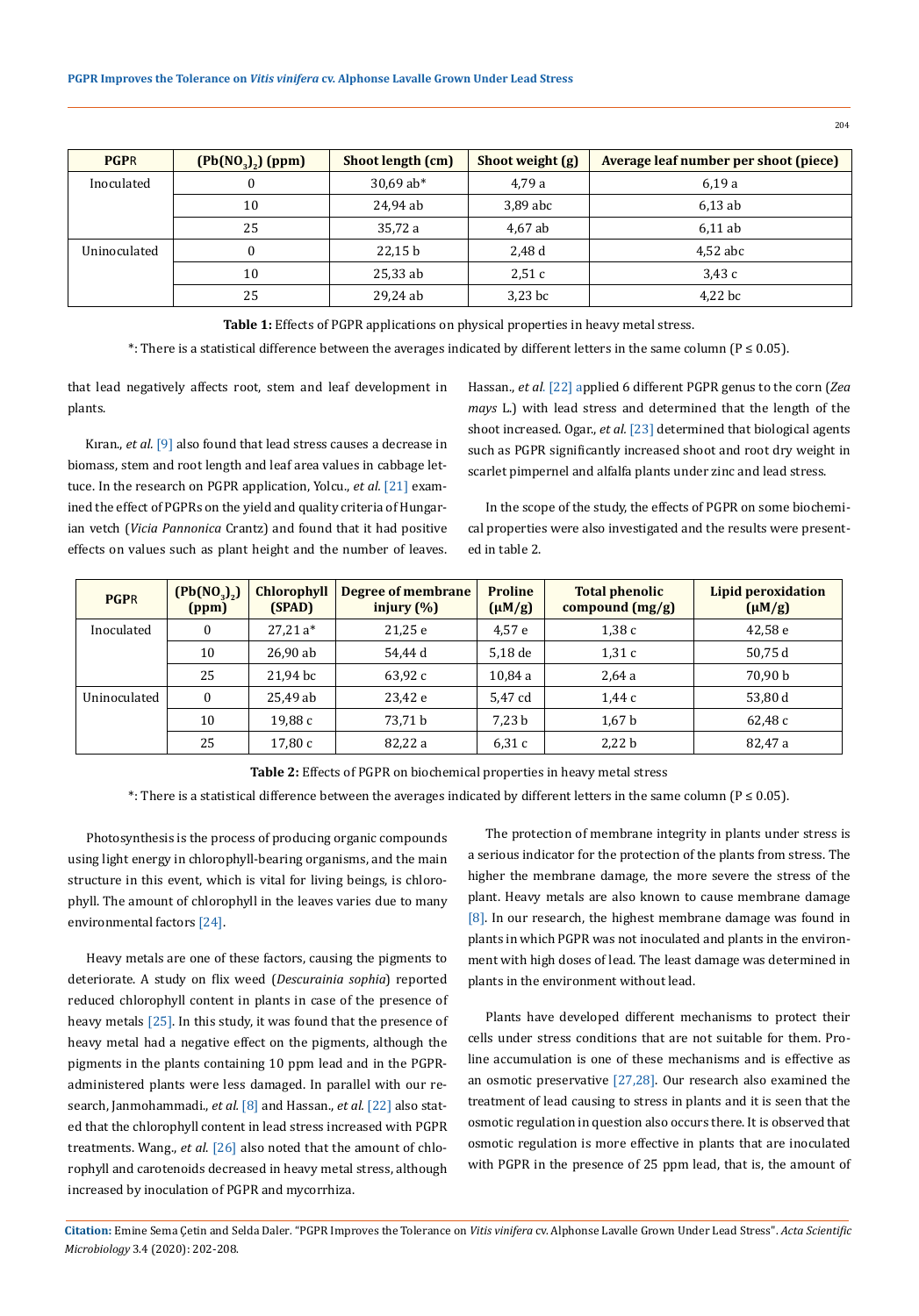proline significantly increased  $(10.84 \mu M/g)$ , therefore, the mechanism of protection of the plant is also working effectively, although a severe stress is observed in the environment. Vardharajula., et al. [29] investigated the effectiveness of PGPRs against drought stress in maize and stated that the plants' proline content increased in these applications. Janmohammadi., *et al.* [8] recorded that PGPR administration in lead stress in wheat caused an increase in proline quantity. Hassan., *et al*. [22] researched the effectiveness of 6 different PGPR genus in corn grown under lead stress and found that PGPR applications increased the proline content.

One of the most important secondary metabolites synthesized in plants under different environmental factors is phenolic compounds, with high antioxidant functions. It is known that there is an increase in the metabolism of phenylpropanoid and the amount of phenolic compounds under stress in plants [30-32]. It has been detected that PGPRs promote the synthesis of these compounds for preventing stress in plants. As a matter of fact, our study revealed that the total amount of phenolic content (2.64 mg/g) was the highest in the plants where 25 ppm lead was applied and PGPR was inoculated. Similar results were found in a study examining the effects of PGPRs on pathogenic stress in pea, and the total phenolic content in inoculated plants increased [33]. Pazoki [34] who investigated the effects of PGPR and mycorrhizas in wheat plant grown in different lead concentrations, noted that PGPR treatments against lead stress increased the phenolic content by approximately 17.9%. Pešaković., *et al.* [35] also noted that PGPR treatments in strawberries provided increases in phenolic content and antioxidant capacity.

Another detriment of heavy metals is that hydrogen is extracted from unsaturated fatty acids via reactive oxygen species, causing peroxidation in lipids [36,37]. The most basic criteria for detecting lipid peroxidation is the determination of the malondialdehyde (MDA) content, the final product of the oxidation. The conducted research has shown that the stress of lead in cabbage lettuce [9]

and in rice [38] raises the amount of MDA. In our research, it is observed that stress is the highest in the environments containing 25 ppm lead due to oxidation (82.47 μM/g). However, in plants which PGPR was administered to, by giving the lead in the same dose, oxidation was found to be at lower levels. Similarly, Wang., *et al.* [26] stated that PGPR treatments in arsenic-rich soils reduce lipid peroxidation in plants. Haneef., *et al.* [39] recorded that the amount of MDA in Psyllium (*Plantago ovata*) which was exposed to cadmium stress was high, while PGPR and mycorrhiza applications reduced this value.

Another one of the investigations in our study to determine whether PGPR applications effectively prevent lead stress is the measurement of mineral compounds in the leaves of plants. The most important criteria for determining plant nutrition is the determination of leaf mineral content. At the same time, leaf mineral content is an indicator in the preparation of fertilization programs for determining and overcoming deficiencies. It is known that the contents of leaf mineral matter decrease in all kinds of environments that prevent the development of plants. This study examined the amount of mineral matter in the leaves of plants under the lead stress (Table 3).

In our research, in the plant leaves that were not inoculated with PGPR and that are under 25 ppm lead stress, the amounts of all elements except lead appear to be low. It is understood in general that especially in macro elements, the positive effects of PGPR applications are clearer (Table 3). Similar to the results we obtained from the study, Sabır., *et al*. [40] investigated the effects of PGPR strains on the vegetative development and mineral intake of 1103 P and 41 B grapevine rootstocks. As a result of the research, they said that bacterial inoculation has a positive effect on the vegetative development of the rootstocks and on the chlorophyll concentrations of the leaves and that the *A. brasilense* Sp 245 and *B. subtilis* OSU-142 strains used in the research were more efficient than other strains, and that bacteria had significant potential in reducing the need for inorganic fertilizers.

| <b>PGPR</b>  | $Pb(NO_3)$<br><b>Ppm</b> | P                  | K          | Ca                 | <b>Mg</b>  | Mn                 | <b>Fe</b> | B         | Cu        | Zn        | <b>Pb</b> |
|--------------|--------------------------|--------------------|------------|--------------------|------------|--------------------|-----------|-----------|-----------|-----------|-----------|
|              |                          | g/100 g            |            |                    |            | mg/kg              |           |           |           |           |           |
| Inoculated   | 0                        | $1.127$ ab*        | $4.263$ ab | 1.972 a            | $0.412$ ab | $15,00$ ab $23,00$ |           | 69.22 ab  | 8.332 ab  | 12.24 ab  | 0.98c     |
|              | 10                       | 1.288 a            | 5.405 a    | 1.367 b            | 0.498 a    | 18,00 a            | 28.00     | 58.32 bc  | 7.861 abc | 12.558 ab | $1,26$ bc |
|              | 25                       | 1.043 ab           | 3.546 b    | 1.475b             | 0.422 ab   | 12.00 <sub>b</sub> | 22,00     | 51,42 c   | 7.120 bc  | 10.050 bc | $1,32$ bc |
| Uninoculated | $\boldsymbol{0}$         | 1,250a             | 4.671 ab   | 1,578 ab           | 0.407 ab   | 12,00 b            | 25,00     | 76,62 a   | 9,956 a   | 14,893 a  | $1,21$ bc |
|              | 10                       | 0.892b             | 4.038 b    | 1.506 <sub>b</sub> | 0.480 ab 1 | 14,00 ab $ 24,00 $ |           | 67.71 abc | 7.880 abc | 8.859c    | 1,66 b    |
|              | 25                       | 0.868 <sub>b</sub> | 3.588 b    | 1,335 b            | 0.360 b    | 13,00 b            | 21,00     | 53.83 bc  | 5.910c    | 10.058 bc | 2,37a     |

**Table 3:** Effects of PGPR applications on leaf mineral content in the lead stress.

\*: There is a statistical difference between the averages shown with different letters in the same column (P ≤ 0.05).

**Citation:** Emine Sema Çetin and Selda Daler*.* "PGPR Improves the Tolerance on *Vitis vinifera* cv. Alphonse Lavalle Grown Under Lead Stress". *Acta Scientific Microbiology* 3.4 (2020): 202-208.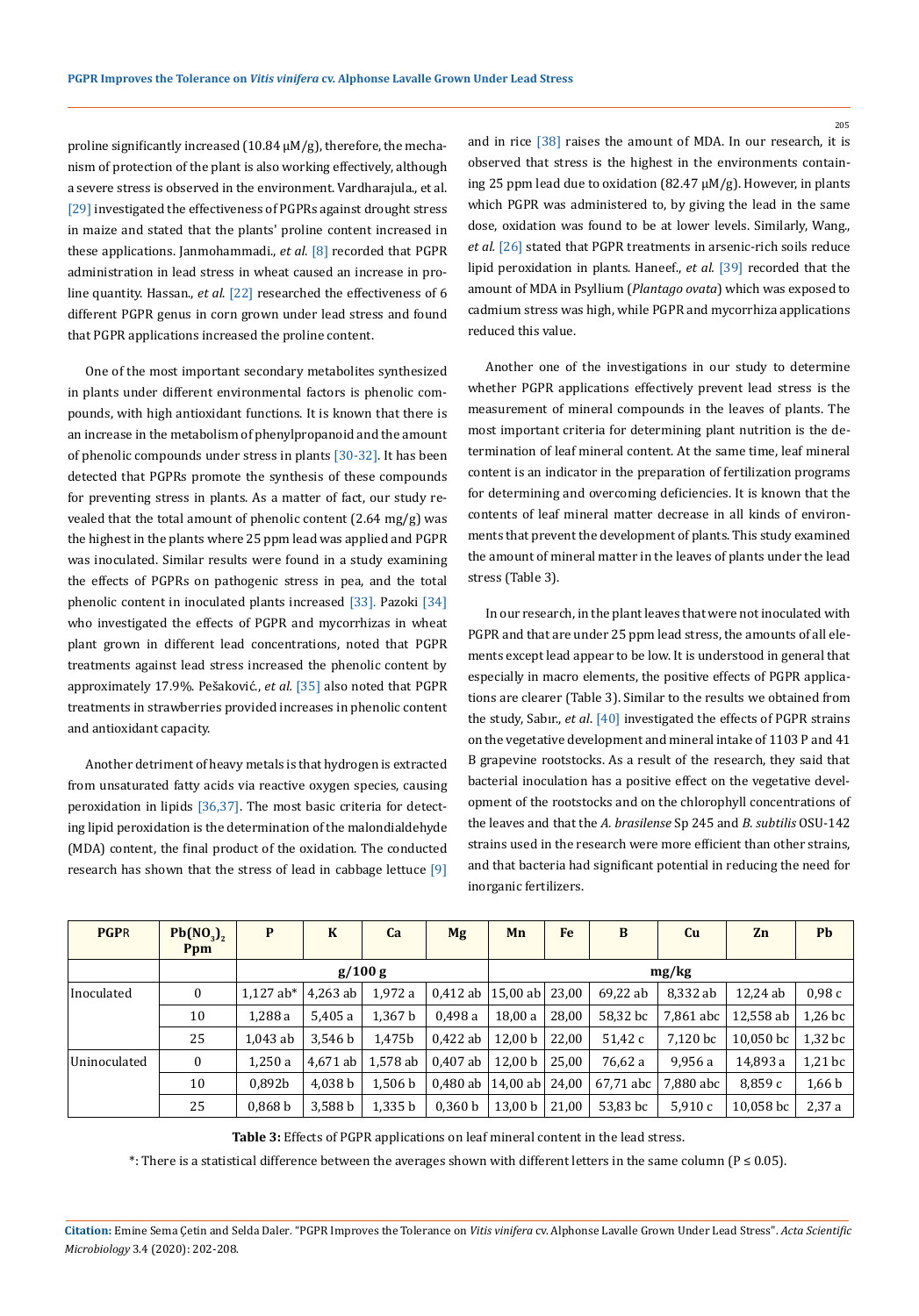### **Conclusion**

It is extremely difficult to purify the soil from lead and similar elements that are not absolutely necessary for plants but negatively affect growth and development and restrict vegetable production as a pollutant. Environmental approaches that reduce the effectiveness of pollutants in soils and also promote plant growth and development have great importance. PGPRs are important biological preparations which positively affect plant development due to functions such as providing phytohormone and vitamin synthesis, inhibiting ethylene synthesis, increasing stress resistance, facilitating nutrient intake and phosphate solving, as well as preventing the harms of heavy metals. By increasing the use of these environmentally friendly biopreparates, the input of synthetic chemicals used for various purposes in agricultural production will be reduced and the production cost will decrease due to this reason. These applications are also important in sapling production, and the obtained research results cover all plant production. In addition, studies on these bacterial groups, which are increasing in number day by day and their mechanisms of action need to be conducted in detail.

## **Acknowledgements**

E.S.C contributed to this work in the experimental design and setup, lab processing of samples, data analysis, manuscript writing and discussion. S.D contributed to lab processing of samples, data interpretation, manuscript writing and discussion. The authors read and approved the manuscript. This work was financially supported by the Yozgat Bozok University Department of Scientific Research Projects (6602 b-ZF/17-102).

## **Conflict of Interest**

The authors declare no conflict of interest.

## **Bibliography**

- 1. Ozbolat G and Tuli A. "Effects of heavy metal toxicity on human health". *Archives Medical Review Journal* 25 (2016): 502- 521.
- 2. Yücel E., *et al*. "*[Myriophyllum spicatum](http://earsiv.anadolu.edu.tr/xmlui/handle/11421/16382?locale-attribute=en)* (Spiked water-milfoil) [as a biomonitor of heavy metal pollution in Porsuk Stream/](http://earsiv.anadolu.edu.tr/xmlui/handle/11421/16382?locale-attribute=en) Turkey". *[Biological Diversity and Conservation](http://earsiv.anadolu.edu.tr/xmlui/handle/11421/16382?locale-attribute=en)* 3 (2010): 133- [144.](http://earsiv.anadolu.edu.tr/xmlui/handle/11421/16382?locale-attribute=en)
- 3. [Nedelkoska TV and Doran PM. "Characteristics of heavy metal](https://www.sciencedirect.com/science/article/abs/pii/S0892687500000352)  [uptake by plants species with potential for phytoremediation](https://www.sciencedirect.com/science/article/abs/pii/S0892687500000352)  and phytomining". *[Minerals Engineering](https://www.sciencedirect.com/science/article/abs/pii/S0892687500000352)* 13 (2000): 549-561.
- 4. [Steffens JD. "The Heavy Metal-Binding Peptides of Plants".](https://www.annualreviews.org/doi/abs/10.1146/annurev.pp.41.060190.003005) *An[nual Review Plant Physiology Molecular Biology](https://www.annualreviews.org/doi/abs/10.1146/annurev.pp.41.060190.003005)* 41 (1990): [533-575.](https://www.annualreviews.org/doi/abs/10.1146/annurev.pp.41.060190.003005)
- 5. [Sharma P and Dubey S. "Lead toxicity in plants".](http://www.scielo.br/pdf/bjpp/v17n1/a04v17n1.pdf) *Brazilian Jour[nal of Plant Physiology](http://www.scielo.br/pdf/bjpp/v17n1/a04v17n1.pdf)* 17 (2005): 35-52.
- 6. Ghani A., *et al*[. "Effect of lead toxicity on growth, chlorophyll](https://www.researchgate.net/publication/49965876_Effect_of_Lead_Toxicity_on_Growth_Chlorophyll_and_Lead_Pb_Contents_of_Two_Varieties_of_Maize_Zea_mays_L)  [and lead \(Pb\) content of two varieties of maize \(Zea mays L.\)".](https://www.researchgate.net/publication/49965876_Effect_of_Lead_Toxicity_on_Growth_Chlorophyll_and_Lead_Pb_Contents_of_Two_Varieties_of_Maize_Zea_mays_L)  *[Pakistan Journal of Nutrition](https://www.researchgate.net/publication/49965876_Effect_of_Lead_Toxicity_on_Growth_Chlorophyll_and_Lead_Pb_Contents_of_Two_Varieties_of_Maize_Zea_mays_L)* 9 (2010): 887-891.
- 7. Poschenrieder CH., *et al*[. "Influence of cadmium on water rela](http://www.plantphysiol.org/content/90/4/1365)[tions, stomatal resistance and abscisic acid content in expand](http://www.plantphysiol.org/content/90/4/1365)ing bean leaves". *Plant Physiology* [90 \(1989\): 1365-1371.](http://www.plantphysiol.org/content/90/4/1365)
- 8. Janmohammadi M., *et al*[. "Impact of pre-sowing seed treat](https://www.researchgate.net/publication/278666895_Impact_of_pre-sowing_seed_treatments_and_fertilizers_on_growth_and_yield_of_chickpea_cicer_arietinum_L_under_raifed_conditions)[ments and fertilizers on growth and yield of chickpea \(](https://www.researchgate.net/publication/278666895_Impact_of_pre-sowing_seed_treatments_and_fertilizers_on_growth_and_yield_of_chickpea_cicer_arietinum_L_under_raifed_conditions)*Cicer arietinum* [L.\) under rainfed conditions".](https://www.researchgate.net/publication/278666895_Impact_of_pre-sowing_seed_treatments_and_fertilizers_on_growth_and_yield_of_chickpea_cicer_arietinum_L_under_raifed_conditions) *Natura Montenegrina, Podgorica* [12 \(2013\): 217-229.](https://www.researchgate.net/publication/278666895_Impact_of_pre-sowing_seed_treatments_and_fertilizers_on_growth_and_yield_of_chickpea_cicer_arietinum_L_under_raifed_conditions)
- 9. Kıran S., *et al*[. "Effect of lead of Some Morphological and Bio](https://dergipark.org.tr/en/pub/jist/issue/7941/385042)[chemical Properties in Crisp Lettuce Plants \(](https://dergipark.org.tr/en/pub/jist/issue/7941/385042)*Lactuca sativa* var. crispa)". *[Iğdır University Journal of the Institute of Science and](https://dergipark.org.tr/en/pub/jist/issue/7941/385042)  Technology* [5 \(2015\): 83-88.](https://dergipark.org.tr/en/pub/jist/issue/7941/385042)
- 10. [Munzuroglu O and Geckil H. "Effects of metals on seed germi](https://www.researchgate.net/publication/11263767_Effects_of_Metals_on_Seed_Germination_Root_Elongation_and_Coleoptile_and_Hypocotyl_Growth_in_Triticum_aestivum_and_Cucumis_sativus)[nation, root elongation, and coleoptile and hypocotyl growth](https://www.researchgate.net/publication/11263767_Effects_of_Metals_on_Seed_Germination_Root_Elongation_and_Coleoptile_and_Hypocotyl_Growth_in_Triticum_aestivum_and_Cucumis_sativus)  in *Triticum aestivum* and *Cucumis sativus*". *[Environmental Con](https://www.researchgate.net/publication/11263767_Effects_of_Metals_on_Seed_Germination_Root_Elongation_and_Coleoptile_and_Hypocotyl_Growth_in_Triticum_aestivum_and_Cucumis_sativus)[tamination and Toxicology](https://www.researchgate.net/publication/11263767_Effects_of_Metals_on_Seed_Germination_Root_Elongation_and_Coleoptile_and_Hypocotyl_Growth_in_Triticum_aestivum_and_Cucumis_sativus)* 43 (2002): 203-213.
- 11. [Lovely DR. "Dissimilatory Metal Reduction".](https://www.ncbi.nlm.nih.gov/pubmed/8257100) *Annual Reviews of Microbiology* [47 \(1993\): 263-290.](https://www.ncbi.nlm.nih.gov/pubmed/8257100)
- 12. Reed MLE., *et al*. ["Plant growth-promoting bacteria facilitate](https://www.ncbi.nlm.nih.gov/pubmed/16328627)  [the growth of the common reed](https://www.ncbi.nlm.nih.gov/pubmed/16328627) *Phargmites australis* in the [presence of copper or polycyclic aromatic hydrocarbons".](https://www.ncbi.nlm.nih.gov/pubmed/16328627) *Cur[rent Microbiology](https://www.ncbi.nlm.nih.gov/pubmed/16328627)* 51 (2005): 425-429.
- 13. Farwell AJ., *et al*[. "The use of transgenic canola \(](https://link.springer.com/article/10.1007/s11104-006-9119-y)*Brassica napus*[\) and plant growth-promoting bacteria to enhance plant](https://link.springer.com/article/10.1007/s11104-006-9119-y)  [biomass at a nickel-contaminated field site".](https://link.springer.com/article/10.1007/s11104-006-9119-y) *Plant and Soil* 288 [\(2006\): 309-318.](https://link.springer.com/article/10.1007/s11104-006-9119-y)
- 14. Safronova VI., *et al*[. "Root-associated bacteria containing](https://link.springer.com/article/10.1007/s00374-005-0024-y)  [1-aminocyclopropane-1-carboxylate deaminase improve](https://link.springer.com/article/10.1007/s00374-005-0024-y)  [growth and nutrient uptake by pea genotypes cultivated in](https://link.springer.com/article/10.1007/s00374-005-0024-y)  cadmium supplemented soil". *[Biology and Fertility of Soils](https://link.springer.com/article/10.1007/s00374-005-0024-y)* 42 [\(2006\): 267-272.](https://link.springer.com/article/10.1007/s00374-005-0024-y)
- 15. Fan S., *et al*[. "Abscisic acid induced electrolyte leakage in woody](http://agris.fao.org/agris-search/search.do?recordID=DK9420563) [species with contrasting ecological requirements".](http://agris.fao.org/agris-search/search.do?recordID=DK9420563) *Physiologia Plantarum* [90 \(1994\): 414-419.](http://agris.fao.org/agris-search/search.do?recordID=DK9420563)
- 16. Bates L., *et al*[. "Rapid determination of free proline for water](https://link.springer.com/article/10.1007/BF00018060)stress studies". *Plant and Soil* [39 \(1973\): 205-207.](https://link.springer.com/article/10.1007/BF00018060)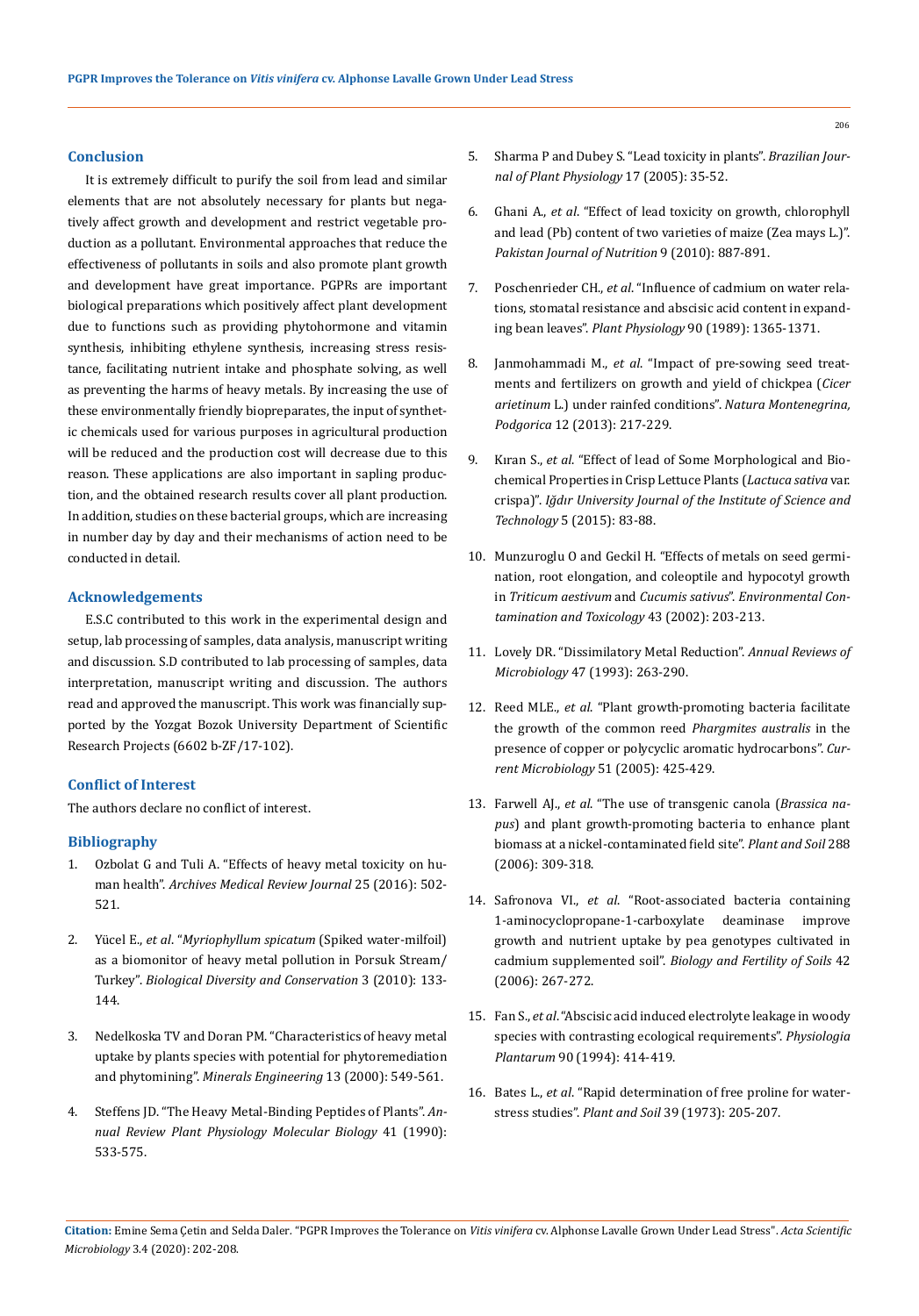- 17. Kiselev KV., *et al*[. "The rol-B gene-induced over production of](https://europepmc.org/article/med/17166613)  resveratrol in *Vitis amurensis* [transformed cells".](https://europepmc.org/article/med/17166613) *Journal of Biotechnology* [128 \(2007\): 681-692.](https://europepmc.org/article/med/17166613)
- 18. [Singleton VL and Rossi JR. "Colorimetry of total phenolics with](https://www.ajevonline.org/content/16/3/144)  [phosphomolybdic phosphotungstic acid".](https://www.ajevonline.org/content/16/3/144) *American Journal of [Enology and Viticulture](https://www.ajevonline.org/content/16/3/144)* 16 (1965): 144-158.
- 19. Zhang Y., *et al*[. "PAR-1 kinase phosphorylates Dlg and regu](https://www.sciencedirect.com/science/article/pii/S089662730601021X)[lates its postsynaptic targeting at the Drosophila neuromus](https://www.sciencedirect.com/science/article/pii/S089662730601021X)cular junction". *Neuron* [53 \(2007\): 201-215.](https://www.sciencedirect.com/science/article/pii/S089662730601021X)
- 20. [Zengin FK and Munzuroğlu Ö. "Effect of lead \(Pb](https://www.tandfonline.com/doi/pdf/10.1080/01140670909510264)<sup>+2</sup>) and copper (Cu[+2\) on the growth of root, shoot and leaf of bean \(Phaseo](https://www.tandfonline.com/doi/pdf/10.1080/01140670909510264)lus vulgaris L.) seedlings". *[Gazi University Journal of Science](https://www.tandfonline.com/doi/pdf/10.1080/01140670909510264)* 17 [\(2004\): 1-10.](https://www.tandfonline.com/doi/pdf/10.1080/01140670909510264)
- 21. Yolcu H., *et al*[. "Effects of plant growth-promoting rhizobac](https://www.researchgate.net/publication/265377385_Effects_of_plant_growth-promoting_rhizobacteria_on_some_morphologic_characteristics_yield_and_quality_contents_of_Hungarian_vetch)[teria on some morphologic characteristics, yield and quality](https://www.researchgate.net/publication/265377385_Effects_of_plant_growth-promoting_rhizobacteria_on_some_morphologic_characteristics_yield_and_quality_contents_of_Hungarian_vetch)  contents of hungarian vetch". *[Turkish Journal of Field Crops](https://www.researchgate.net/publication/265377385_Effects_of_plant_growth-promoting_rhizobacteria_on_some_morphologic_characteristics_yield_and_quality_contents_of_Hungarian_vetch)* 17 [\(2012\): 208-214.](https://www.researchgate.net/publication/265377385_Effects_of_plant_growth-promoting_rhizobacteria_on_some_morphologic_characteristics_yield_and_quality_contents_of_Hungarian_vetch)
- 22. Hassan W., *et al*[. "Comparative effectiveness of ACC-deaminase](https://www.ncbi.nlm.nih.gov/pubmed/24888619)  [and/or nitrogen-fixing rhizobacteria in promotion of maize](https://www.ncbi.nlm.nih.gov/pubmed/24888619)  (*Zea mays* [L.\) growth under lead pollution".](https://www.ncbi.nlm.nih.gov/pubmed/24888619) *Environmental Sci[ence and Pollution Research](https://www.ncbi.nlm.nih.gov/pubmed/24888619)* 21 (2014): 10983-10996.
- 23. [Ogar A. "Effect of combined microbes on plant tolerance to](https://link.springer.com/article/10.1007/s11356-015-5094-2)  Zn–Pb contaminations". *[Environmental Science and Pollution](https://link.springer.com/article/10.1007/s11356-015-5094-2)  [Research International](https://link.springer.com/article/10.1007/s11356-015-5094-2)* 22 (2015): 19142-19156.
- 24. [Cetin M. "Changes in the Amount of Chlorophyll in Some](https://www.researchgate.net/publication/291975315_Change_of_Chlorophyll_Amount_in_Some_Landscape_Plants)  Plants of Landscape Studies". *[Kastamonu University Journal of](https://www.researchgate.net/publication/291975315_Change_of_Chlorophyll_Amount_in_Some_Landscape_Plants)  Forestry Faculty* [16 \(2016\): 239-245.](https://www.researchgate.net/publication/291975315_Change_of_Chlorophyll_Amount_in_Some_Landscape_Plants)
- 25. Karamooz H., *et al*[. "Tolerance and Accumulation of Heavy](https://www.researchgate.net/publication/311703970_Tolerance_and_Accumulation_of_Heavy_Metals_by_Descurainia_sophia_L)  Metals by *Descurainia sophia* L". *[Journal of Chemical Health](https://www.researchgate.net/publication/311703970_Tolerance_and_Accumulation_of_Heavy_Metals_by_Descurainia_sophia_L)  Risks* [7 \(2016\): 69-78.](https://www.researchgate.net/publication/311703970_Tolerance_and_Accumulation_of_Heavy_Metals_by_Descurainia_sophia_L)
- 26. Wang Q., *et al*[. "Effect of applying an arsenic-resistant and](https://www.ncbi.nlm.nih.gov/pubmed/21895895)  [plant growth–promoting rhizobacterium to enhance soil arse](https://www.ncbi.nlm.nih.gov/pubmed/21895895)[nic phytoremediation by](https://www.ncbi.nlm.nih.gov/pubmed/21895895) *Populus deltoides* LH05-17". *Journal [of Applied Microbiology](https://www.ncbi.nlm.nih.gov/pubmed/21895895)* 111 (2011): 1065-1074.
- 27. Gratão PL., *et al*[. "Cadmium stress antioxidant responses and](https://www.ncbi.nlm.nih.gov/pubmed/26077192)  [root-to-shoot communication in grafted tomato plants".](https://www.ncbi.nlm.nih.gov/pubmed/26077192) *Biometals* [28.5 \(2015\): 803-816.](https://www.ncbi.nlm.nih.gov/pubmed/26077192)
- 28. Kolupaev YE., *et al*[. "Constitutive and cold-induced resistance](https://pubag.nal.usda.gov/catalog/5201106)  [of rye and wheat seedlings to oxidative stress".](https://pubag.nal.usda.gov/catalog/5201106) *Russian Journal [of Plant Physiology](https://pubag.nal.usda.gov/catalog/5201106)* 63 (2016): 326-337.
- 29. Vardharajula S., *et al*[. "Drought-tolerant plant growth promot](https://www.tandfonline.com/doi/full/10.1080/17429145.2010.535178)ing *Bacillus* [spp., effect on growth, osmolytes, and antioxidant](https://www.tandfonline.com/doi/full/10.1080/17429145.2010.535178)  [status of maize under drought stress".](https://www.tandfonline.com/doi/full/10.1080/17429145.2010.535178) *International Journal of [Plant Production](https://www.tandfonline.com/doi/full/10.1080/17429145.2010.535178)* 6 (2011): 1-14.
- 30. [Tewari RK. "Antioxidant responses to enhanced generation of](https://www.ncbi.nlm.nih.gov/pubmed/16292566)  [superoxide anion radical and hydrogen peroxide in the cop](https://www.ncbi.nlm.nih.gov/pubmed/16292566)[per-stressed mulberry plants".](https://www.ncbi.nlm.nih.gov/pubmed/16292566) *Planta* 223 (2006): 1145-1153.
- 31. Quan LJ., *et al*[. "Hydrogen peroxide in plants: A versatile mol](https://www.ncbi.nlm.nih.gov/pubmed/18666947)[ecule of the reactive oxygen species network".](https://www.ncbi.nlm.nih.gov/pubmed/18666947) *Journal of Inte[grative Plant Biology](https://www.ncbi.nlm.nih.gov/pubmed/18666947)* 50 (2008): 2-18.
- 32. Rodriguez-Serrano M., *et al*[. "Cellular response of pea plants](https://digital.csic.es/handle/10261/52999)  [to cadmium toxicity: Cross talk between reactive oxygen spe](https://digital.csic.es/handle/10261/52999)[cies, nitric oxide, and calcium".](https://digital.csic.es/handle/10261/52999) *Plant Physiology* 150 (2009): [229-243.](https://digital.csic.es/handle/10261/52999)
- 33. Singh UP., *et al*[. "Plant growth-promoting rhizobacteria-me](https://link.springer.com/article/10.1007/s00284-001-0007-7)[diated induction of phenolics in pea \(Pisum sativum\) after](https://link.springer.com/article/10.1007/s00284-001-0007-7)  infection with *Erysiphe pisi*". *[Current Microbiology](https://link.springer.com/article/10.1007/s00284-001-0007-7)* 44 (2002): [396-400.](https://link.springer.com/article/10.1007/s00284-001-0007-7)
- 34. [Pazoki A. "Evaluation of flavonoids and phenols content of](https://www.researchtrend.net/bfij/bf12/54%20ALIREZA%20PAZOKI%20@%20EVALUATION%20OF%20FLAVONOIDS.pdf)  [wheat under different lead, PGPR and Mycorrhiza levels".](https://www.researchtrend.net/bfij/bf12/54%20ALIREZA%20PAZOKI%20@%20EVALUATION%20OF%20FLAVONOIDS.pdf) *Bio[logical Forum - An International Journal](https://www.researchtrend.net/bfij/bf12/54%20ALIREZA%20PAZOKI%20@%20EVALUATION%20OF%20FLAVONOIDS.pdf)* 7 (2015): 309-315.
- 35. Pešaković M., *et al*[. "Phenolic composition and antioxidant](https://www.researchgate.net/publication/294104036_Phenolic_composition_and_antioxidant_capacity_of_integrated_and_conventionally_grown_strawberry_Fragaria_ananassa_Duch)  [capacity of integrated and conventionally grown strawberry](https://www.researchgate.net/publication/294104036_Phenolic_composition_and_antioxidant_capacity_of_integrated_and_conventionally_grown_strawberry_Fragaria_ananassa_Duch)  (Fragaria × ananassa Duch.)". *[Open Access CAAS Agricultural](https://www.researchgate.net/publication/294104036_Phenolic_composition_and_antioxidant_capacity_of_integrated_and_conventionally_grown_strawberry_Fragaria_ananassa_Duch)  Journal* [43\(2016\): 17-24.](https://www.researchgate.net/publication/294104036_Phenolic_composition_and_antioxidant_capacity_of_integrated_and_conventionally_grown_strawberry_Fragaria_ananassa_Duch)
- 36. Dey SK., *et al*[. "Changes in the antioxidative enzyme activities](http://www.scielo.br/scielo.php?script=sci_arttext&pid=S1677-04202007000100006)  [and lipid peroxidation in wheat seedlings exposed to cadmi](http://www.scielo.br/scielo.php?script=sci_arttext&pid=S1677-04202007000100006)um and lead stress". *[Brazilian Journal of Plant Physiology](http://www.scielo.br/scielo.php?script=sci_arttext&pid=S1677-04202007000100006)* 19.1 [\(2007\): 53-60.](http://www.scielo.br/scielo.php?script=sci_arttext&pid=S1677-04202007000100006)
- 37. Zhou DX., *et al*[. "Effects of waterlogging stress on physiologi](https://www.researchgate.net/publication/337042862_The_effect_of_lead_stress_on_some_of_the_biochemical_properties_in_eggplant_rootstocks_and_their_varieties)[cal and biochemical index in Alternant phiiloxeroides Hubei".](https://www.researchgate.net/publication/337042862_The_effect_of_lead_stress_on_some_of_the_biochemical_properties_in_eggplant_rootstocks_and_their_varieties)  *[Agricultural Sciences](https://www.researchgate.net/publication/337042862_The_effect_of_lead_stress_on_some_of_the_biochemical_properties_in_eggplant_rootstocks_and_their_varieties)* 48 (2009): 585-587.
- 38. [Verma S and Dubey RS. "Lead toxicity induces lipid peroxida](http://citeseerx.ist.psu.edu/viewdoc/download?doi=10.1.1.572.2953&rep=rep1&type=pdf)[tion and alters the activities of antioxidant enzymes in grow](http://citeseerx.ist.psu.edu/viewdoc/download?doi=10.1.1.572.2953&rep=rep1&type=pdf)ing rice plants". *Plant Science* [164 \(2003\): 645-655.](http://citeseerx.ist.psu.edu/viewdoc/download?doi=10.1.1.572.2953&rep=rep1&type=pdf)
- 39. Haneef I., *et al*[. "Impact of bio-fertilizers and different levels of](https://www.sciencedirect.com/science/article/pii/S1319562X13001174)  [cadmium on the growth, biochemical contents and lipid per](https://www.sciencedirect.com/science/article/pii/S1319562X13001174)oxidation of *Plantago ovata* Forsk". *[Saudi Journal of Biological](https://www.sciencedirect.com/science/article/pii/S1319562X13001174)  Sciences* [21 \(2014\): 305-310.](https://www.sciencedirect.com/science/article/pii/S1319562X13001174)

207